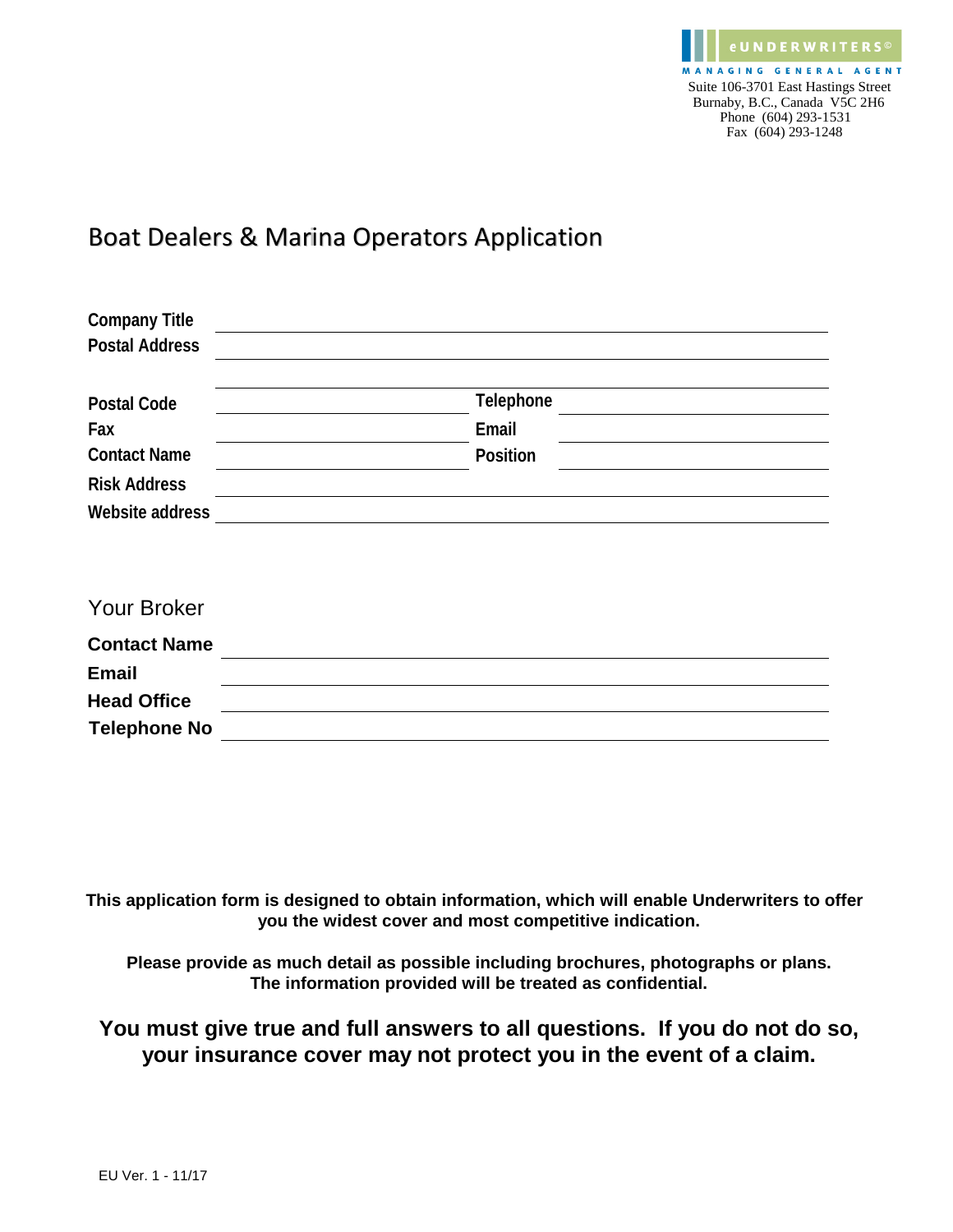**All material facts must be disclosed to Underwriters whether or not the subject of a specific question above. A material fact is one, which a prudent Underwriter would regard as likely to influence the acceptance or assessment of the proposal. Non-disclosure or misrepresentation of material fact may result in the insurance being void. If you are in any doubt about whether facts would be considered material, you should disclose them.**

**I declare that the particulars and answers are correct and complete in every aspect to my knowledge and belief. I agree that this proposal and declaration shall form the basis of the contract of insurance between me and the Underwriters if a policy is issued.**

**I further declare and agree that if the statement and particulars above have been completed in the handwriting of any other person other than the undersigned, such person is deemed to be the agent of the proposer for the purpose of completion purposes.**

|                                                                                                                                                                                                                                                                                                                  | Position within Company ______________                                                                                                                     |
|------------------------------------------------------------------------------------------------------------------------------------------------------------------------------------------------------------------------------------------------------------------------------------------------------------------|------------------------------------------------------------------------------------------------------------------------------------------------------------|
| The signing of this form does not bind the proposer to complete the insurance.                                                                                                                                                                                                                                   |                                                                                                                                                            |
| Present Insurer<br><br><u> </u>                                                                                                                                                                                                                                                                                  | Number of years insured                                                                                                                                    |
| CS<br><b>Current Premium</b>                                                                                                                                                                                                                                                                                     |                                                                                                                                                            |
| bankrupt or made any arrangements with creditors?<br>(This includes any previous company that you or any of your directors/<br>Partners of your company have worked.)<br>Have you, your partner(s) / your director(s) ever been<br>charged with or convicted of any offence involving<br>dishonesty of any kind? | Has the business, you or any of your directors/partners of your company ever been placed in any form of liquidation, declared<br>  No<br>Yes<br>Yes<br>-No |
|                                                                                                                                                                                                                                                                                                                  |                                                                                                                                                            |
| Have you ever been declined insurance, or had any<br>special terms imposed?                                                                                                                                                                                                                                      | No<br>Yes                                                                                                                                                  |
| If Yes, full details:                                                                                                                                                                                                                                                                                            |                                                                                                                                                            |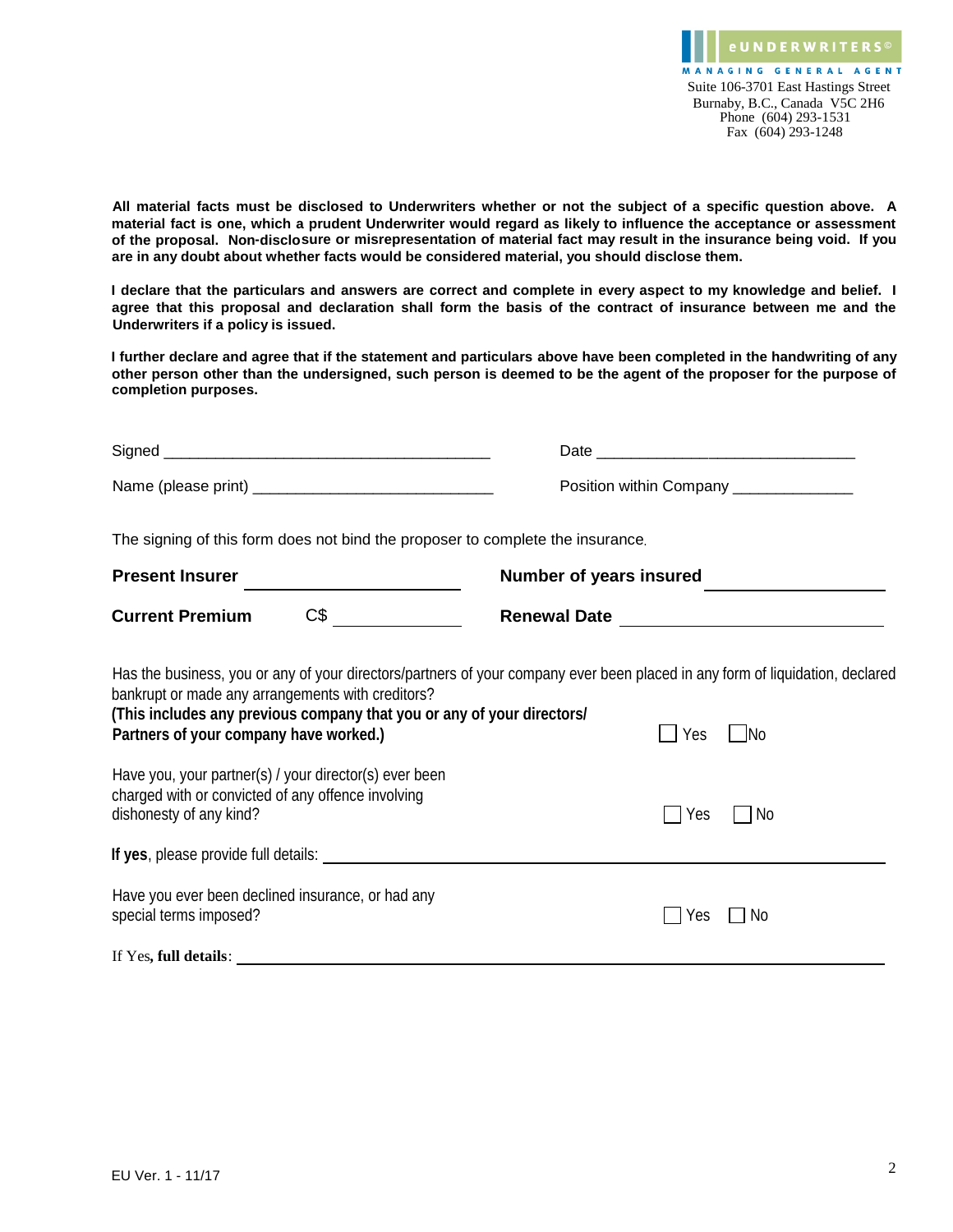#### **Please provide a full description of your company's business activities:**

Provide details of any associated or subsidiary companies for whom cover is required:

#### **(Also provide a description of the subsidiary companies Business activities)**

Names of directors, partners and other senior employees with their relevant years experience:

| Name of Partners/Director/Senior Employee                                                                                                           | Position      | Years Experience |
|-----------------------------------------------------------------------------------------------------------------------------------------------------|---------------|------------------|
|                                                                                                                                                     |               |                  |
|                                                                                                                                                     |               |                  |
|                                                                                                                                                     |               |                  |
|                                                                                                                                                     |               |                  |
| Do you have standard trading conditions?                                                                                                            | Yes           | No               |
| If Yes, please attach a copy                                                                                                                        |               |                  |
| Do you always make your customers aware of<br>them prior to any transaction?                                                                        | Yes           | No               |
| Do you waive any rights of recourse for claims<br>against any of your suppliers?                                                                    | Yes           | No               |
| Do you/your company have any assets in any<br>Jurisdiction governed by the USA?                                                                     | $\bigcap$ Yes | No               |
| Year your company commenced business?                                                                                                               |               |                  |
| Are you registered for GST?                                                                                                                         | Yes           | <b>No</b>        |
| Are you or your company a member of a trade<br>or professional association?                                                                         | Yes           | No               |
| Did your company trade profitably last year?                                                                                                        | Yes           | $\mathsf{N}$ o   |
| If No, please provide a copy of your audited accounts for the last 2 years.<br>Do you anticipate that your company will trade in surplus this year? | Yes           | <b>No</b>        |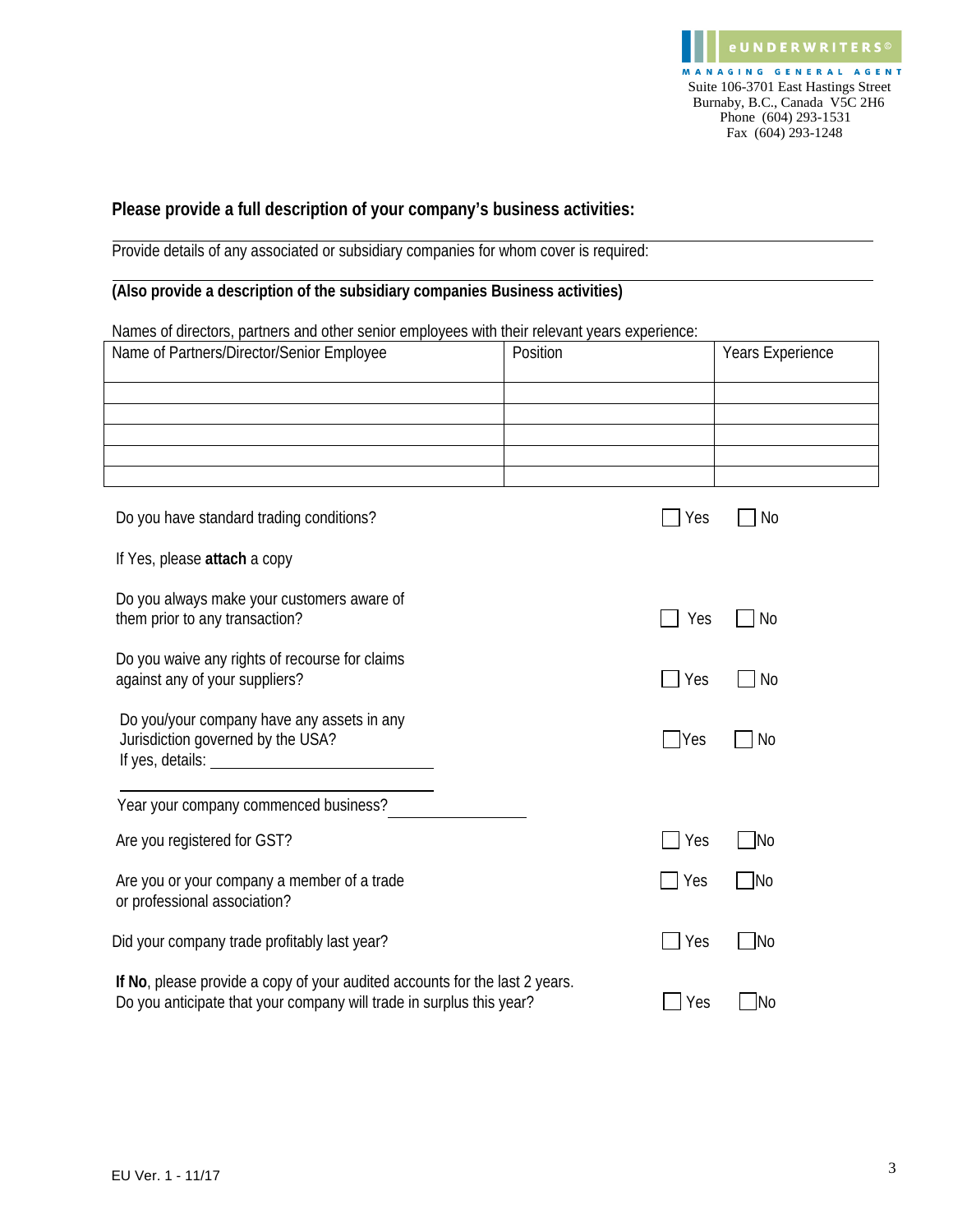

#### **Revenue**

|                                                                                                                                                                                                   |                      | Please advise financial or other interested parties together with their specific interest.                                          |                                                 |
|---------------------------------------------------------------------------------------------------------------------------------------------------------------------------------------------------|----------------------|-------------------------------------------------------------------------------------------------------------------------------------|-------------------------------------------------|
|                                                                                                                                                                                                   |                      |                                                                                                                                     |                                                 |
| Annual Revenue                                                                                                                                                                                    | Last Financial year: | Estimate for current<br>Financial year:                                                                                             | Estimate for next<br>financial year:            |
| C\$                                                                                                                                                                                               | $C\$                 | CS                                                                                                                                  | CS                                              |
| Please provide current annual turnover relating to:                                                                                                                                               |                      |                                                                                                                                     |                                                 |
| Berthing/Storage of craft<br>Lifting/movement of craft<br><b>Boat Building</b><br><b>Boat Rental/Hire</b><br><b>Boat Sales</b><br><b>Fuel Sales</b><br><b>Brokerage</b><br>Other (please specify) | Turnover %<br>$C\$   | Income from USA<br><b>Boat Repair</b><br>Chandlery sales<br>Manufacturing<br>Passenger Carrying<br>Goods in Transit<br><b>TOTAL</b> | Turnover % C\$<br>C <sub>5</sub>                |
| Are the premises occupied solely by you?                                                                                                                                                          |                      |                                                                                                                                     | <b>Yes</b><br>No                                |
|                                                                                                                                                                                                   |                      | If No, give details of other occupants and their business activities: ______________________________                                |                                                 |
| Do any commercial craft use your facility?<br>If Yes, details please                                                                                                                              |                      |                                                                                                                                     | No<br>Yes                                       |
| Type                                                                                                                                                                                              |                      |                                                                                                                                     |                                                 |
| What proportion of your work is on commercial craft;                                                                                                                                              |                      |                                                                                                                                     | %                                               |
| Have your premises or surrounding/local area ever experienced any:                                                                                                                                |                      |                                                                                                                                     |                                                 |
| Flooding<br>Subsidence, heave, landslip or erosion<br>Any severe weather / catastrophes                                                                                                           |                      |                                                                                                                                     | No<br>Yes<br>N <sub>0</sub><br>Yes<br>Yes<br>No |
| Distance and location of your nearest fire station:                                                                                                                                               |                      |                                                                                                                                     |                                                 |
| What fire fighting equipment do you have at your facility?                                                                                                                                        |                      |                                                                                                                                     |                                                 |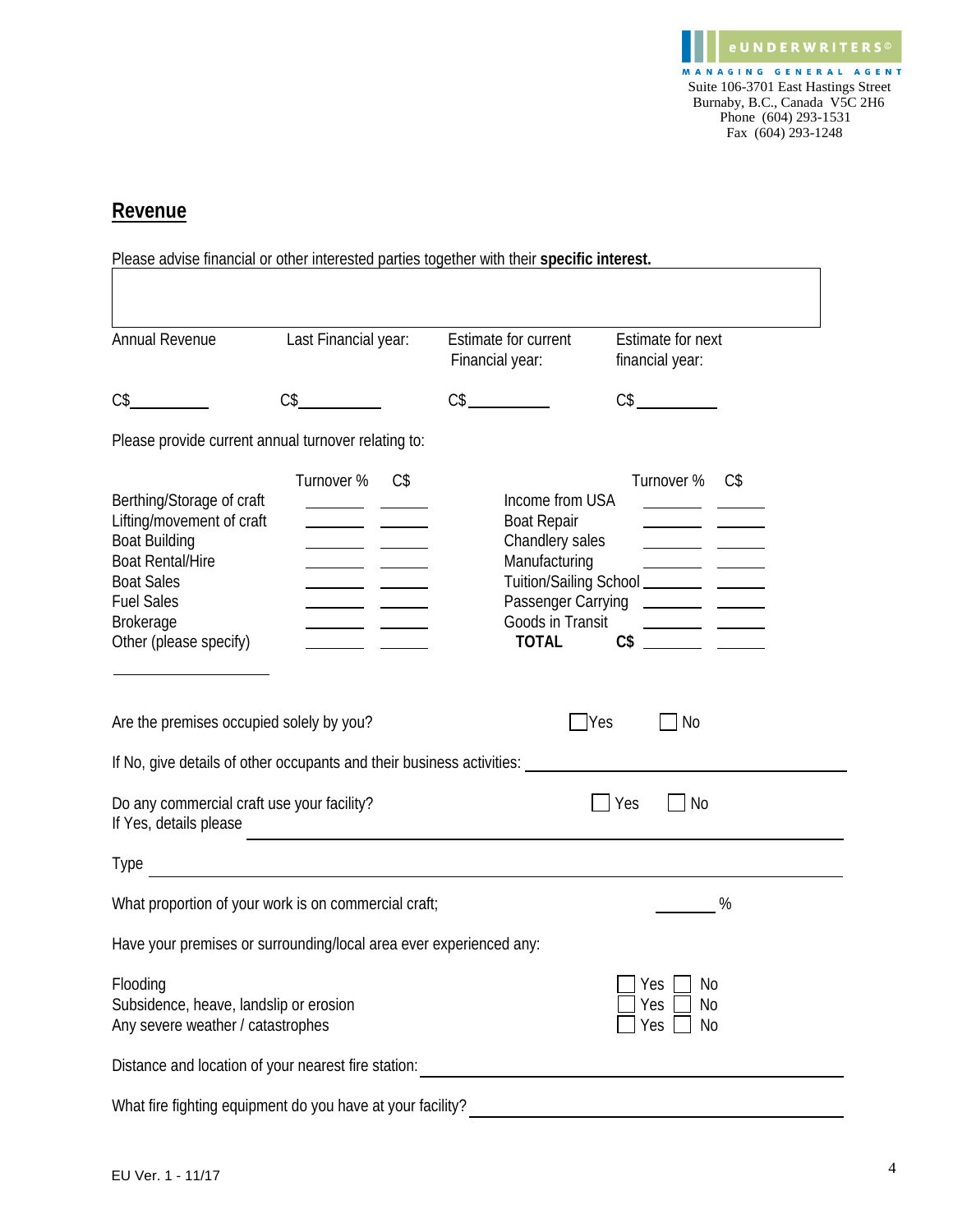**eUNDERWRITERS**<sup>©</sup> MANAGING GENERAL AGENT Suite 106-3701 East Hastings Street Burnaby, B.C., Canada V5C 2H6 Phone (604) 293-1531 Fax (604) 293-1248

| <b>Security</b>                                                                                   |                                                       |                          |                |
|---------------------------------------------------------------------------------------------------|-------------------------------------------------------|--------------------------|----------------|
| Is a ULC/CSA approved alarm fitted and operational<br>when the premises are left unattended       |                                                       | No<br>Yes                |                |
| If Yes, give locations and type of alarm;                                                         |                                                       |                          |                |
| Make of alarm and Company providing the maintenance agreement (Please enclose a copy)             |                                                       |                          |                |
| What security precautions do you take for:<br>External doors<br><b>Windows</b><br>Roller shutters |                                                       |                          |                |
|                                                                                                   |                                                       |                          |                |
| Are any of the following installed at your premises:                                              | Floodlights<br>Secure fencing<br>24hr Manned security | <b>Yes</b><br>Yes<br>Yes | No<br>No<br>No |
| Other Security measures, if any?                                                                  |                                                       |                          |                |

# **Claims History**

It is fundamental to the assessment of your insurance that a **five-year claims history is declared**. This should include any circumstances or notifications, which may not have led to any payments being made. In addition details of any settlements reached within the last five years for claims prior to five years should be included:

| Date(s) | Circumstances | <b>Amount Claimed</b> | <b>Amount Paid</b> |
|---------|---------------|-----------------------|--------------------|
|         |               | ⌒←<br>UI              | ⌒←<br>v            |
|         |               | ⌒←<br>ΟJ              | ⌒←<br>◡ง           |
|         |               | ⌒←<br>ιJ              | ⌒←<br>v            |
|         |               | ⌒←<br>ιJ              | ⌒←<br>v            |
|         |               | ⌒←<br>υ¢              | ⌒ሖ<br>∪J           |
|         |               | ⌒←<br>しウ              | ⌒ሖ<br>UJ           |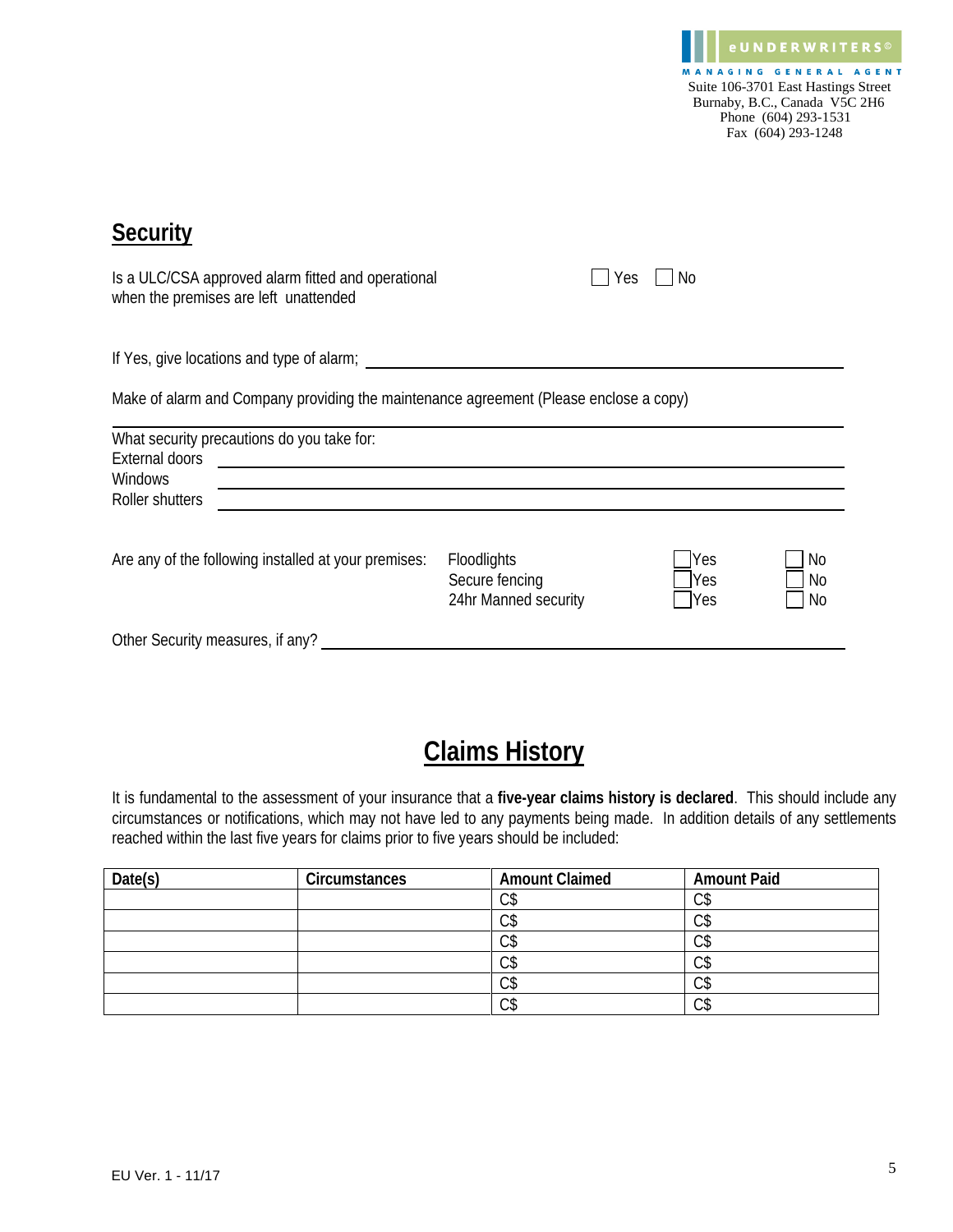

## **Section 1 Physical Damage to Building and Contents.**

|                                                   | Building #1   | Building $# 2$ | Building $# 3$ |
|---------------------------------------------------|---------------|----------------|----------------|
| Location/Description                              |               |                |                |
| Age                                               |               |                |                |
| Freehold or Leasehold?                            |               |                |                |
| Size/Area                                         |               |                |                |
| Type of construction                              |               |                |                |
| Occupied as                                       |               |                |                |
| Details of heating used                           |               |                |                |
| Are flammable products<br>stored in the building? | [Yes]<br>[No] | [No]<br>[Yes]  | [Yes]<br>[No]  |
| If Yes, details please                            |               |                |                |
| New reinstatement value<br>(C <sup>§</sup> )      |               |                |                |

|                                                   | Building #4  | Building $# 5$ | Building $# 6$ |
|---------------------------------------------------|--------------|----------------|----------------|
| Location/Description                              |              |                |                |
| Age                                               |              |                |                |
| Freehold or Leasehold?                            |              |                |                |
| Size/Area                                         |              |                |                |
| Type of construction                              |              |                |                |
| Occupied as                                       |              |                |                |
| Details of heating used                           |              |                |                |
| Are flammable products<br>Stored in the building? | [Yes]<br>Mo] | [No]<br>[Yes]  | [No]<br>[Yes]  |
| If Yes, details please                            |              |                |                |
| New reinstatement value<br>$(C$ \$)               |              |                |                |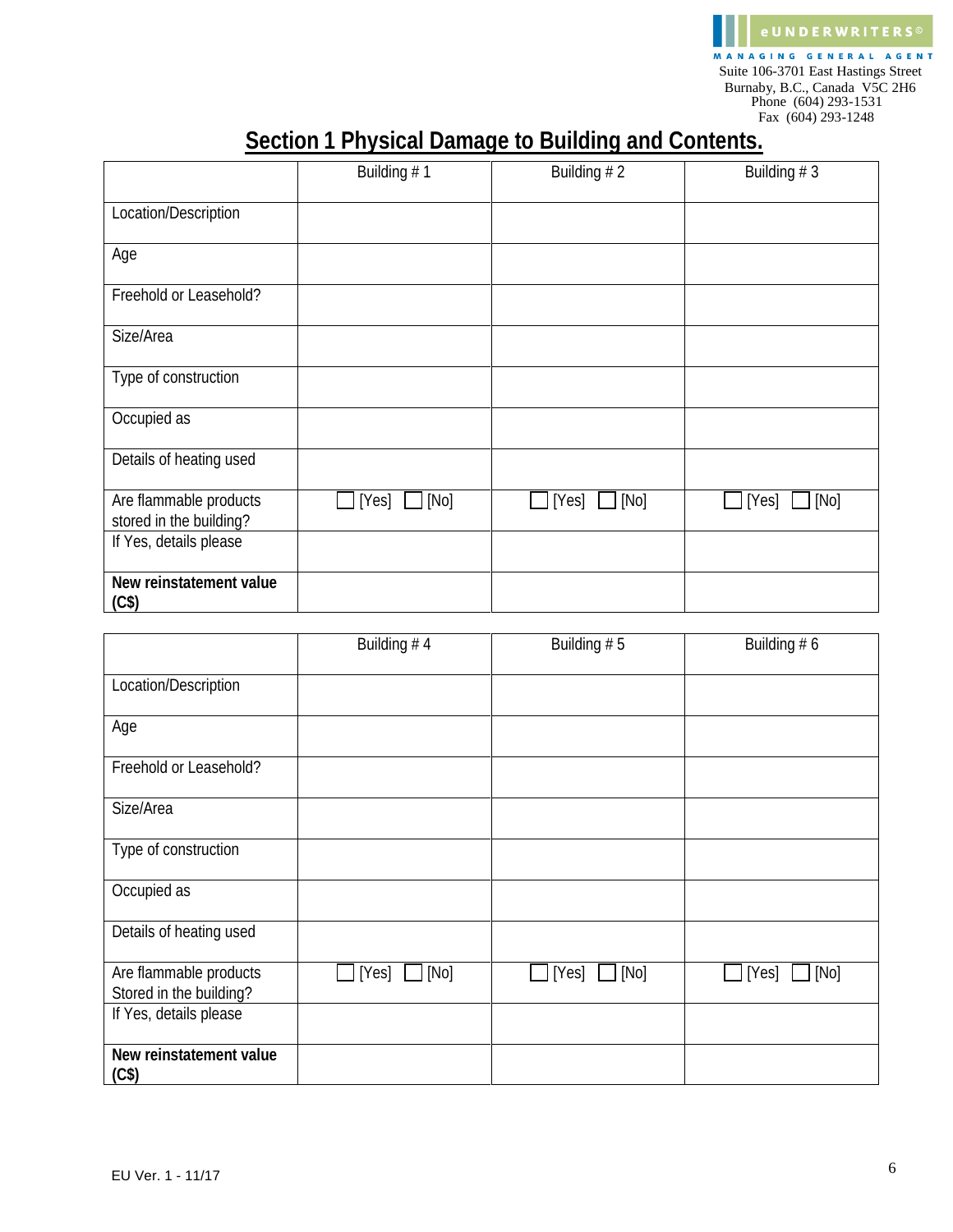

### **Physical Damage to Buildings & Contents (cont)**

Please provide details of all Tenants/Sub-lessees and the nature of their activities:

| Annual Rent Receivable                    |  |
|-------------------------------------------|--|
| No. of Months for which cover is required |  |

### **Contents**

Nature of your stock: C\$

**Do you provide retail chandlery or associated retail facilities?** <br>
No

Maximum value of stock held at any time over all locations: C\$ Maximum value of any one item of stock:

| Item                           | Loc No. | Description | Sum Insured |
|--------------------------------|---------|-------------|-------------|
|                                |         |             |             |
| Machinery & Plant              |         |             | C\$         |
| Furniture, fixtures & fittings |         |             | C\$         |
| <b>\Stock</b>                  |         |             | C\$         |
| Goods held in trust            |         |             | C\$         |
| Office Equipment               |         |             | C\$         |
| Computer Equipment             |         |             | C\$         |
| Chandlery                      |         |             | C\$         |
| <b>Electronic Equipment</b>    |         |             | C\$         |
| Wines, Spirits & Cigarettes    |         |             | $C\$        |
| All other contents             |         |             | C\$         |
| (Excl. personal property)      |         |             |             |
| Other items, please specify    |         |             | $C\$        |
| Hired in plant for which       |         |             | C\$         |
| you are responsible            |         |             |             |
| 2nd Hand items for re-sale     |         |             | $C\$        |

Are there any other contents that are not covered above, if so, Please provide details.

Total sum to be insured (over all locations) and contained the contact of  $\mathbb{C}\$ 

**NB All values declared above are taken to be the new replacement cost unless second hand value is clearly indicated.**

DEBRIS REMOVAL COSTS and ARCHITECTS FEES SHOULD BE INCLUDED WITHIN YOUR BUILDINGS and STOCK / CONTENTS SUMS INSURED.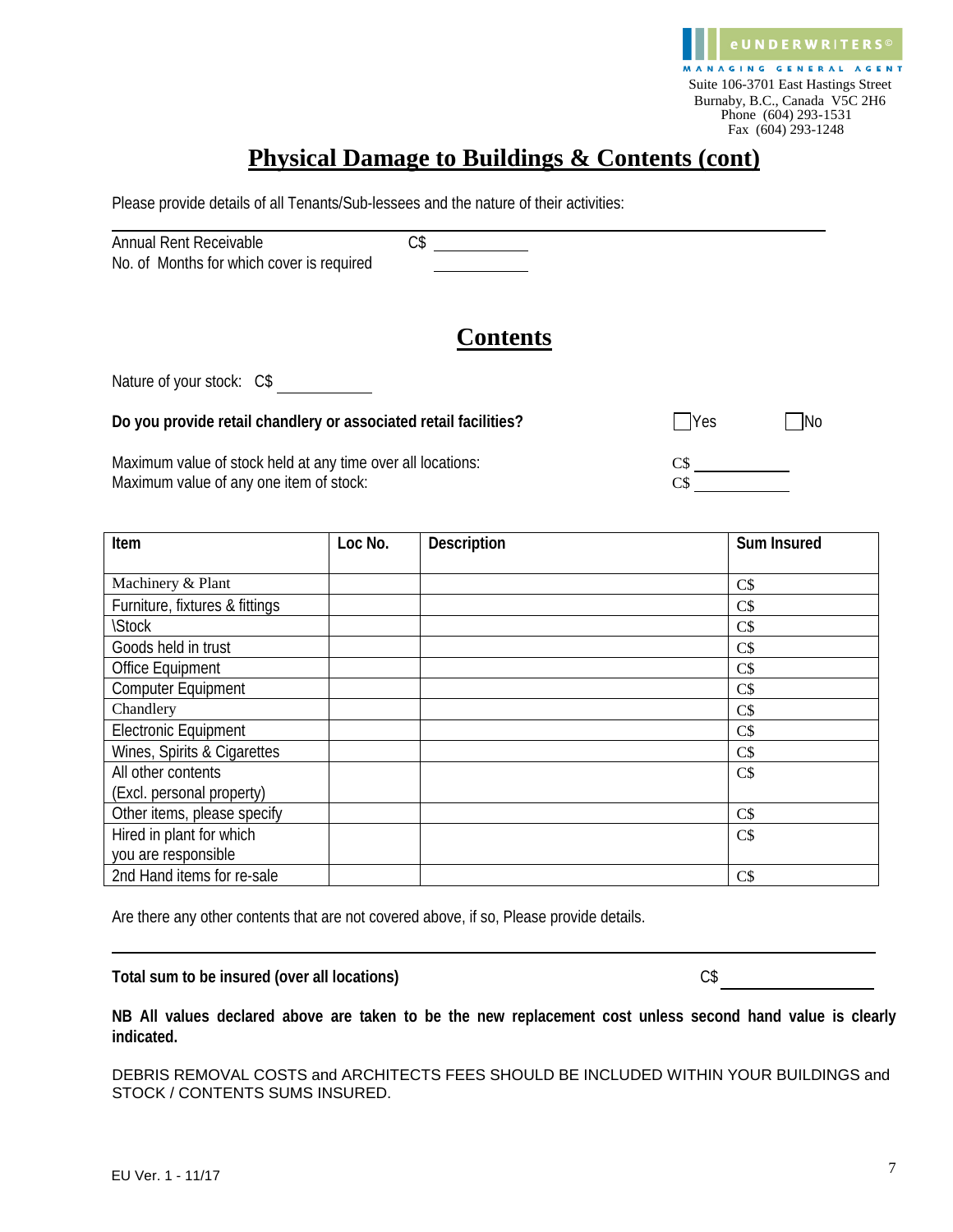| Item                                                                                                                                                                    | Loc No. | <b>Description</b>                                                                     |                   | Sum Insured                                                                                                                           |
|-------------------------------------------------------------------------------------------------------------------------------------------------------------------------|---------|----------------------------------------------------------------------------------------|-------------------|---------------------------------------------------------------------------------------------------------------------------------------|
| Own Stock of Vessels                                                                                                                                                    |         |                                                                                        |                   | C\$                                                                                                                                   |
| If stock includes any vessels, advise if any are kept afloat at any time:<br>If Yes, specify:<br>Usual location<br>a)                                                   |         |                                                                                        |                   |                                                                                                                                       |
| Maximum number Naximum number<br>b)                                                                                                                                     |         | c) Total value afloat C\$                                                              |                   |                                                                                                                                       |
| Do you require cover for demonstrating stock vessels?                                                                                                                   |         |                                                                                        | Yes               | No                                                                                                                                    |
| Do you require cover for any stock at exhibitions?                                                                                                                      |         |                                                                                        | Yes               | No                                                                                                                                    |
| If Yes, specify which exhibitions and value of stock:                                                                                                                   |         |                                                                                        |                   |                                                                                                                                       |
|                                                                                                                                                                         |         | <b>Goods In Transit Insurance</b><br>Usual method of transit: Usual method of transit: |                   |                                                                                                                                       |
|                                                                                                                                                                         |         |                                                                                        |                   |                                                                                                                                       |
| Total annual value of Canadian sendings last year:<br>Estimate of total value of Canadian sendings for this policy year:<br>Estimate the maximum value any one sending: |         |                                                                                        |                   | $\begin{array}{c}\nC\$ \underline{\hspace{1.5cm}} \\ C\$ \underline{\hspace{1.5cm}} \\ C\$ \underline{\hspace{1.5cm}} \\ \end{array}$ |
| Do you use one regular professional freight forwarder/hauler?                                                                                                           |         |                                                                                        | Yes               | $\n  7$ No                                                                                                                            |
| Do you deliver goods using your own vehicle(s)                                                                                                                          |         |                                                                                        | Yes               | <b>No</b>                                                                                                                             |
| Overseas countries - please indicate whether imports or exports:                                                                                                        |         |                                                                                        |                   |                                                                                                                                       |
| Total annual value of shipments last year:<br>Estimate of total value of shipments for this policy year:<br>Maximum value any one shipment:                             |         |                                                                                        | C\$<br>C\$<br>C\$ |                                                                                                                                       |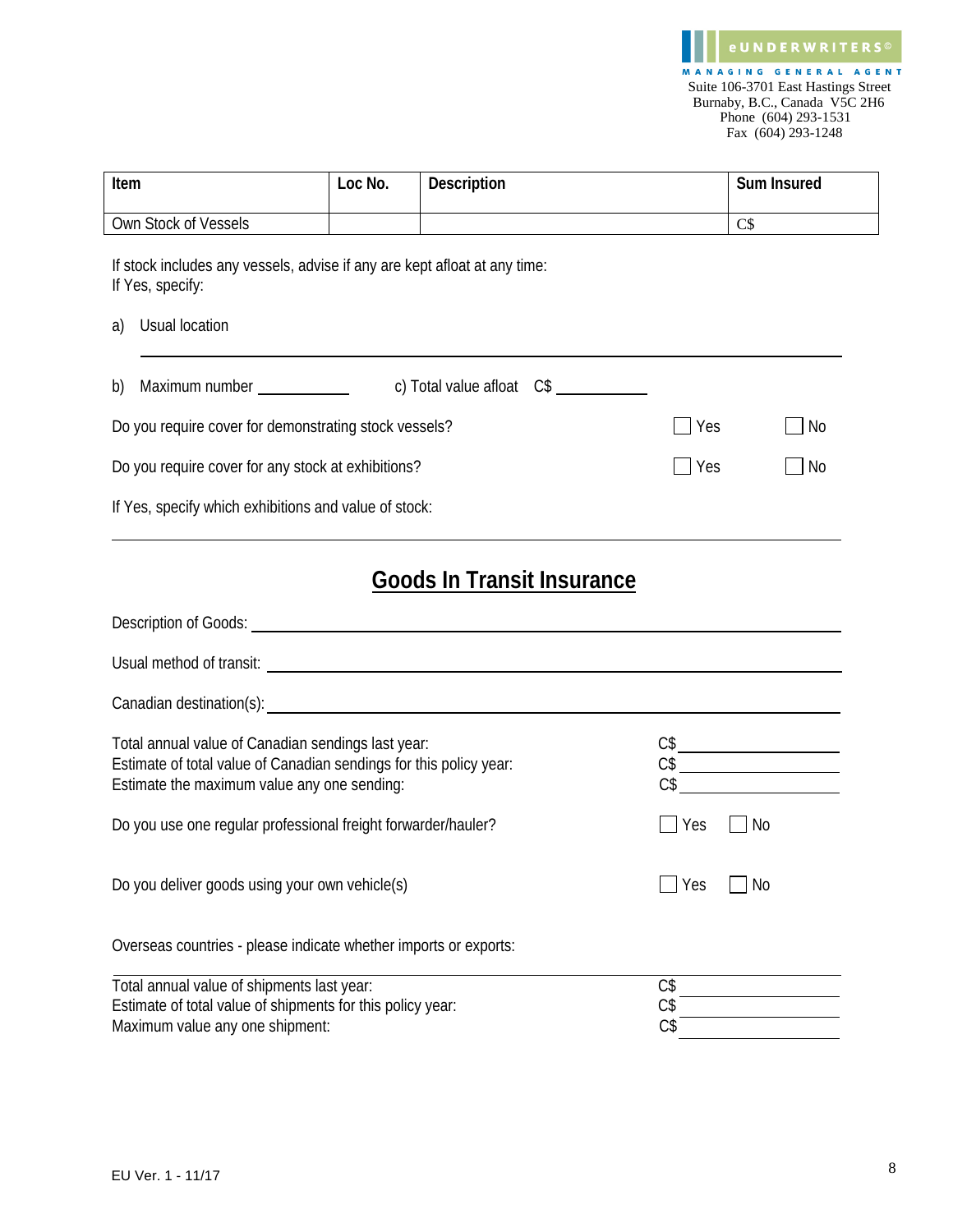

## Section 2 - Physical Damage to Marine Structures

Please give full description and provide sketch plan:

| Age: Total length: No. of Sections:                                                                                                                                              |                                                                                                                       |     |           |    |
|----------------------------------------------------------------------------------------------------------------------------------------------------------------------------------|-----------------------------------------------------------------------------------------------------------------------|-----|-----------|----|
| What is the construction type i.e. Wood, Metal Frame or concrete? _______________                                                                                                |                                                                                                                       |     |           |    |
| Number of Covered Slips<br>Number of Open Slips<br>Val C\$ Number of Open Slips<br>Val C\$ Number of Open Slips                                                                  |                                                                                                                       |     |           |    |
| What services do you supply?                                                                                                                                                     |                                                                                                                       |     |           |    |
| Supplier/Manufacturer?                                                                                                                                                           | <u> 1989 - Johann Harry Harry Harry Harry Harry Harry Harry Harry Harry Harry Harry Harry Harry Harry Harry Harry</u> |     |           |    |
| Do you have covered slips, dock, pontoons or boat houses ashore or afloat                                                                                                        |                                                                                                                       |     | Yes       | No |
| If yes, please provide on a separate sheet, full details of these structures including Size<br>Capacity, Age, Construction and Re-Building Value including debris removal costs. |                                                                                                                       |     |           |    |
| If you have a report / valuation which has been prepared during the past 3 years a<br>copy of his should be attached.                                                            |                                                                                                                       |     |           |    |
| How are the pontoons secured to the seabed? ________ No. of piles? _____________                                                                                                 |                                                                                                                       |     |           |    |
| Are the pontoons subject to tidal conditions?                                                                                                                                    |                                                                                                                       | Yes | <b>No</b> |    |
| Minimum depth of water _______ Maximum depth of water __                                                                                                                         |                                                                                                                       |     |           |    |
|                                                                                                                                                                                  |                                                                                                                       |     |           |    |
| What are your budgeted annual maintenance costs?                                                                                                                                 |                                                                                                                       |     |           |    |
| What is the reinstatement value of your marine structures<br>including installation costs and services provided?                                                                 | C\$                                                                                                                   |     |           |    |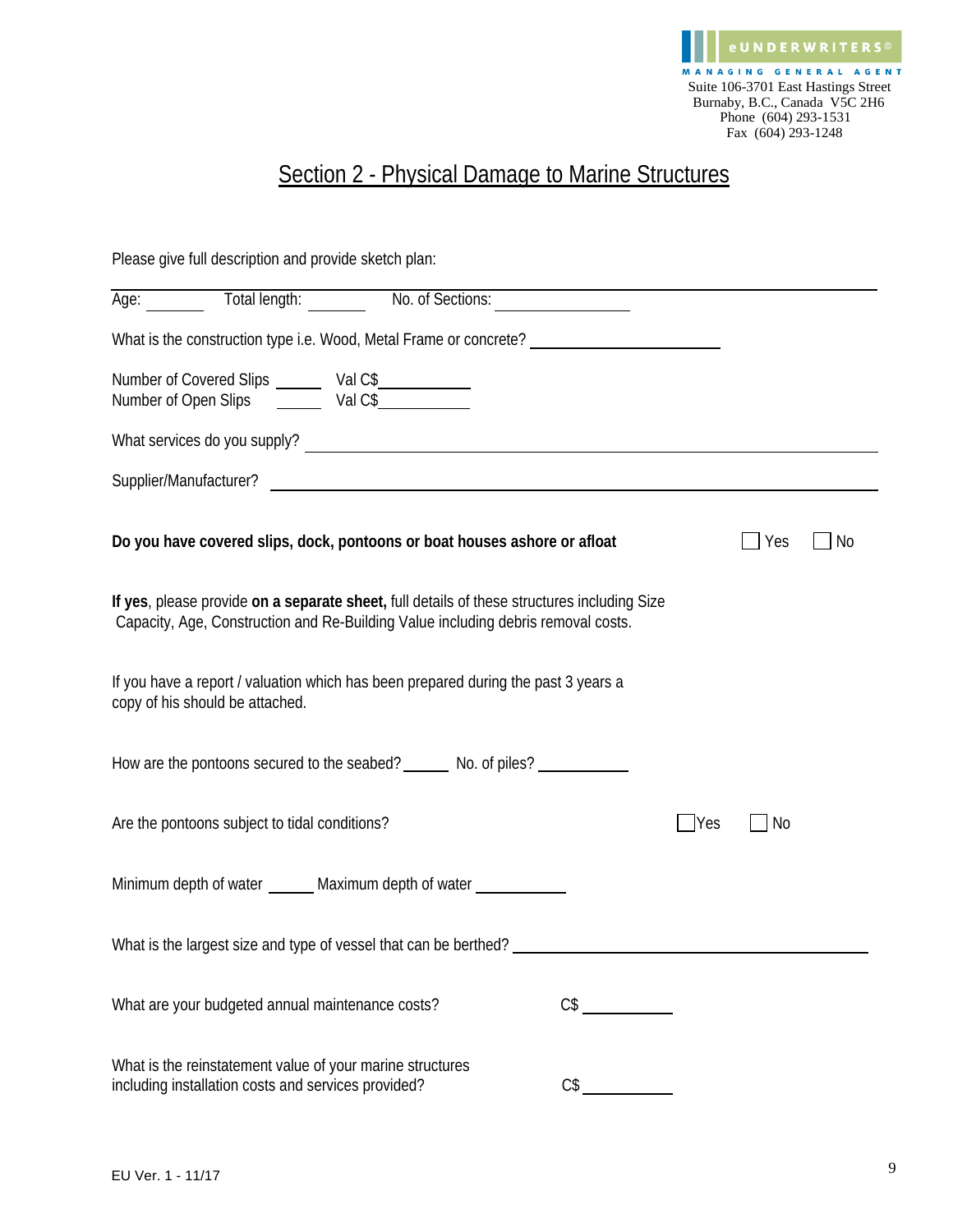

## **Section 3 - Third Party Liability**

| Limit of Indemnity you require in respect of your Third Party Liabilities                                                  |             |           |
|----------------------------------------------------------------------------------------------------------------------------|-------------|-----------|
| $\Box$ C\$2m $\Box$ C\$5m<br>Select from:<br>$\Box$ C\$1m<br>$\Box$ Specify other $CS$<br>Type and number of berths:       |             |           |
| Pontoons<br>a)<br><u> 1989 - Johann Barn, mars an t-Amerikaansk kommunister (</u><br>b)<br>Other<br>$\mathsf{C}$           |             |           |
| Do you restrict access to berth holders only?                                                                              | $\vert$ Yes | No        |
| Maximum length of any vessel that can berth at your facility: _______                                                      |             |           |
| Are there facilities for lifting vessels out of the water?<br>If yes, complete p.13, Physical Damage to Handling Equipment | Yes         | <b>No</b> |
| Do you sub-contract the lifting facilities?                                                                                | $\perp$ Yes | No        |
| If Yes, to whom?                                                                                                           |             |           |
| Maximum number of vessels that you can store on land:<br>Do you sell diesel, gas or other fuels?                           | Yes         | <b>No</b> |
| Age of the tanks:<br>Is there a separate "cut-off" valve between the tank and pumps                                        | Yes         | No        |
| Distance from the nearest building,<br>mooring or other pontoon?                                                           |             |           |
| Do you winterize craft for winter storage?<br>If Yes, please give details                                                  | Yes         | No        |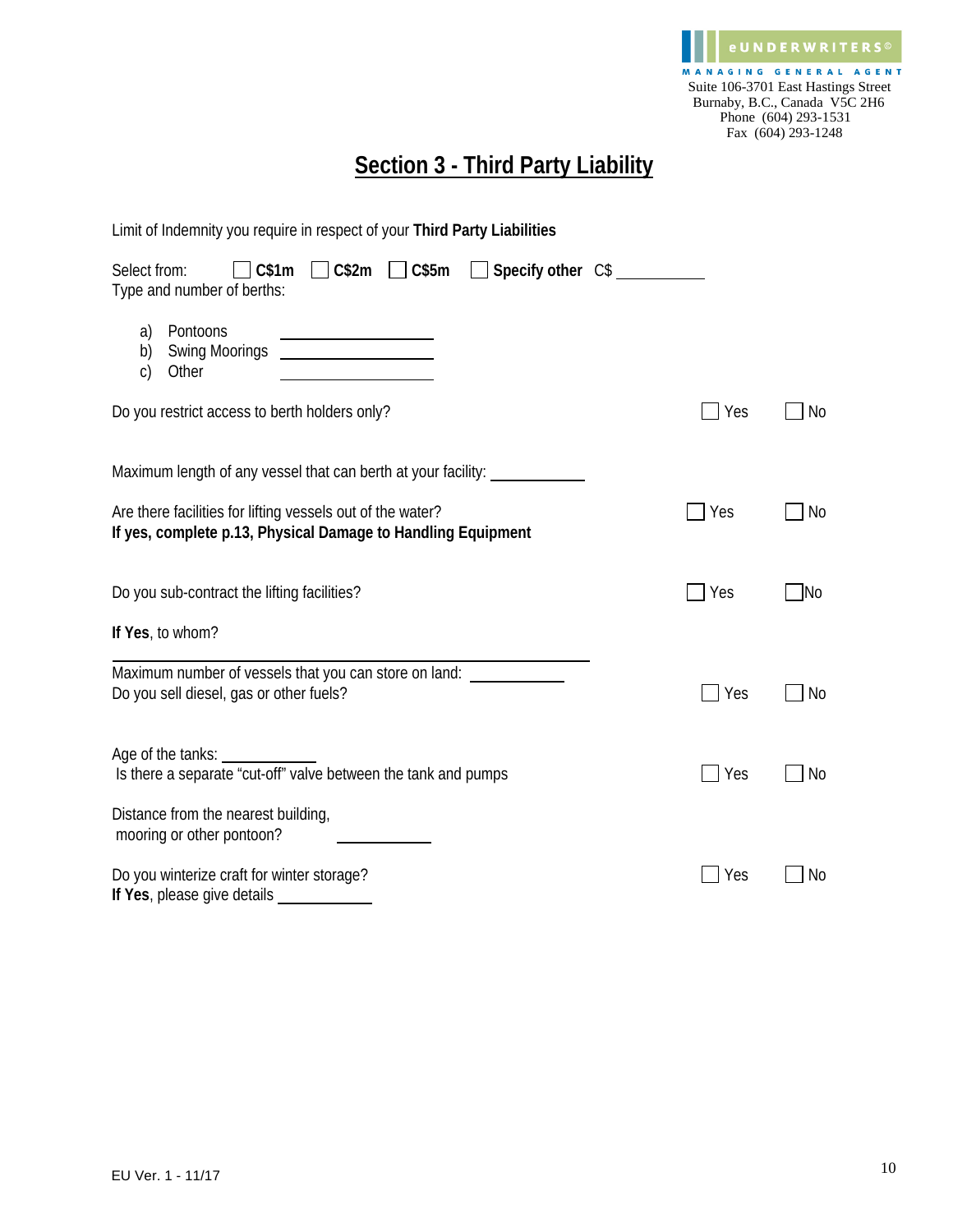e U N D E R W R I T E R S © MANAGING GENERAL AGENT Suite 106-3701 East Hastings Street Burnaby, B.C., Canada V5C 2H6 Phone (604) 293-1531 Fax (604) 293-1248

Types of repair work you carry out:

Materials used, tick as applicable:

| <b>GRP</b><br>Wood<br>Aluminium<br><b>Steel</b><br>Maximum hull size/type/largest vessel you will carry out repairs on: |                |                |
|-------------------------------------------------------------------------------------------------------------------------|----------------|----------------|
| Do you carry out work in respect of Osmosis treatments?                                                                 | Yes            | No             |
| Do you carry out work away from your premises?<br>If Yes, please give details of work undertaken:                       | Yes            | No             |
| Do you use welding or flame cutting equipment, blow lamps<br>or blow torches in such work away from your premises.      | Yes            | N <sub>o</sub> |
| If Yes, please provide estimated wage roll of those involved.                                                           | $C\$           |                |
| Do you work overseas                                                                                                    | Yes            | No             |
| If Yes, which countries: Manual Assembly Press, which countries:                                                        |                |                |
| Do you require cover in respect of Products Liability?                                                                  | Yes            | <b>No</b>      |
| If Yes, Limit of Indemnity required:                                                                                    | $C\$           |                |
| Please give details of products to be covered: _________________________________                                        |                |                |
| Do you require Waterborne Liabilities?                                                                                  | Yes I          | No             |
| If Yes, Limit of Indemnity required:                                                                                    | C <sub>3</sub> |                |
| Please give details of waterborne activities to be covered:                                                             |                |                |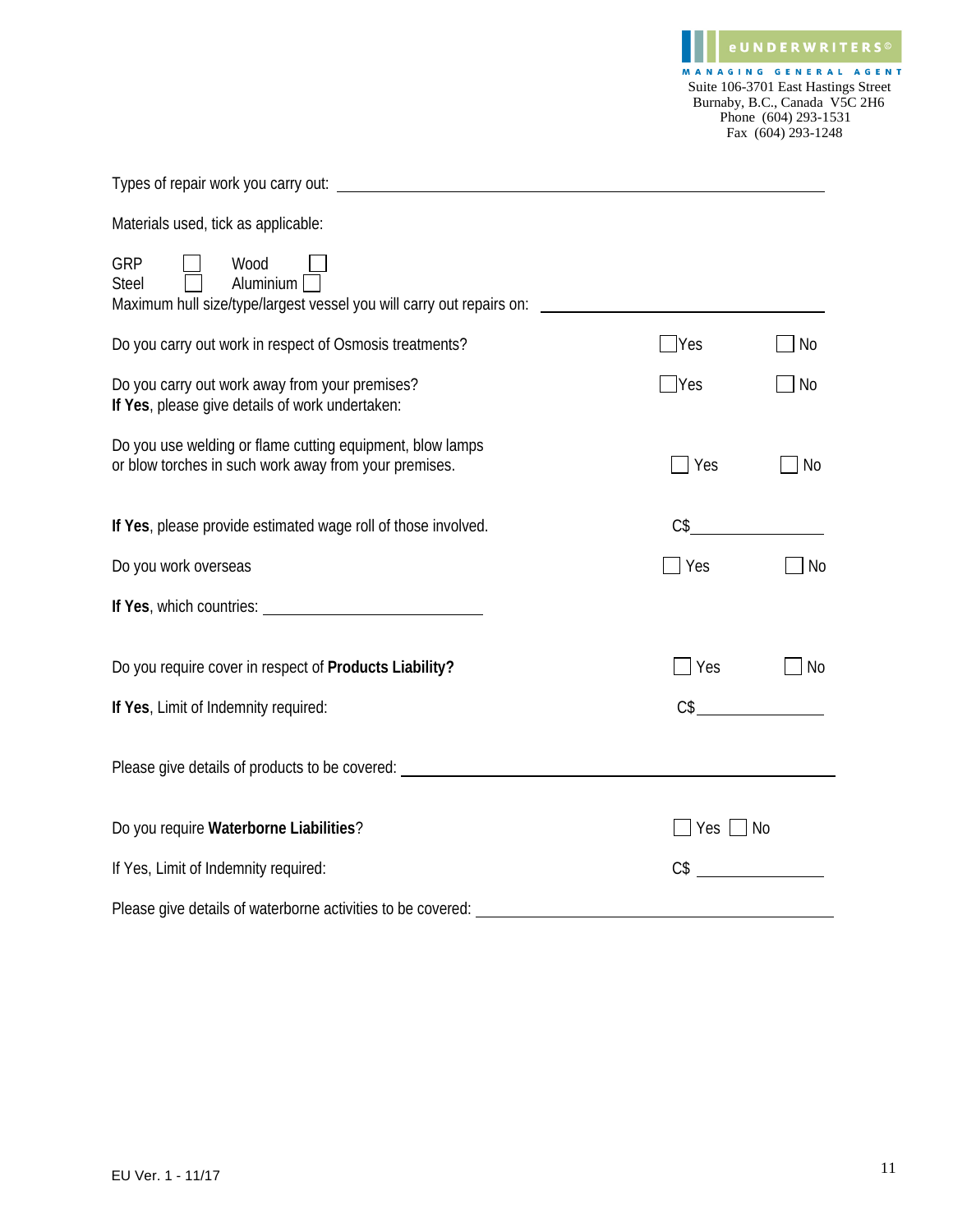

## **Section 4 - Business Interruption Cover**

Please note that some Indications will only be offered cover following restricted Perils under specific Sections.

| Gross Annual Turnover from your Business<br>activities as declared under Part A: | C\$ |        |
|----------------------------------------------------------------------------------|-----|--------|
| Estimated Gross Profit for your current year:                                    | C\$ |        |
| Increased Cost of Working:                                                       | C\$ |        |
| Maximum Indemnity Period:                                                        |     | Months |

If specified Suppliers/Customers Extensions are required please complete the following;

| <b>Suppliers/Customers Name</b> | Address | Limit        |
|---------------------------------|---------|--------------|
|                                 |         | $\cap$<br>◡ง |
|                                 |         | ⌒ሖ<br>υJ     |
|                                 |         | ⌒←<br>◡↵     |
|                                 |         | $\cap$<br>◡╜ |
|                                 |         | $\sim$<br>◡╜ |

Do you employ a professional accountant? <br>
No you employ a professional accountant?

| Yes |  |
|-----|--|
|     |  |

If Yes, please provide name and address:

| Name    |  |
|---------|--|
| Address |  |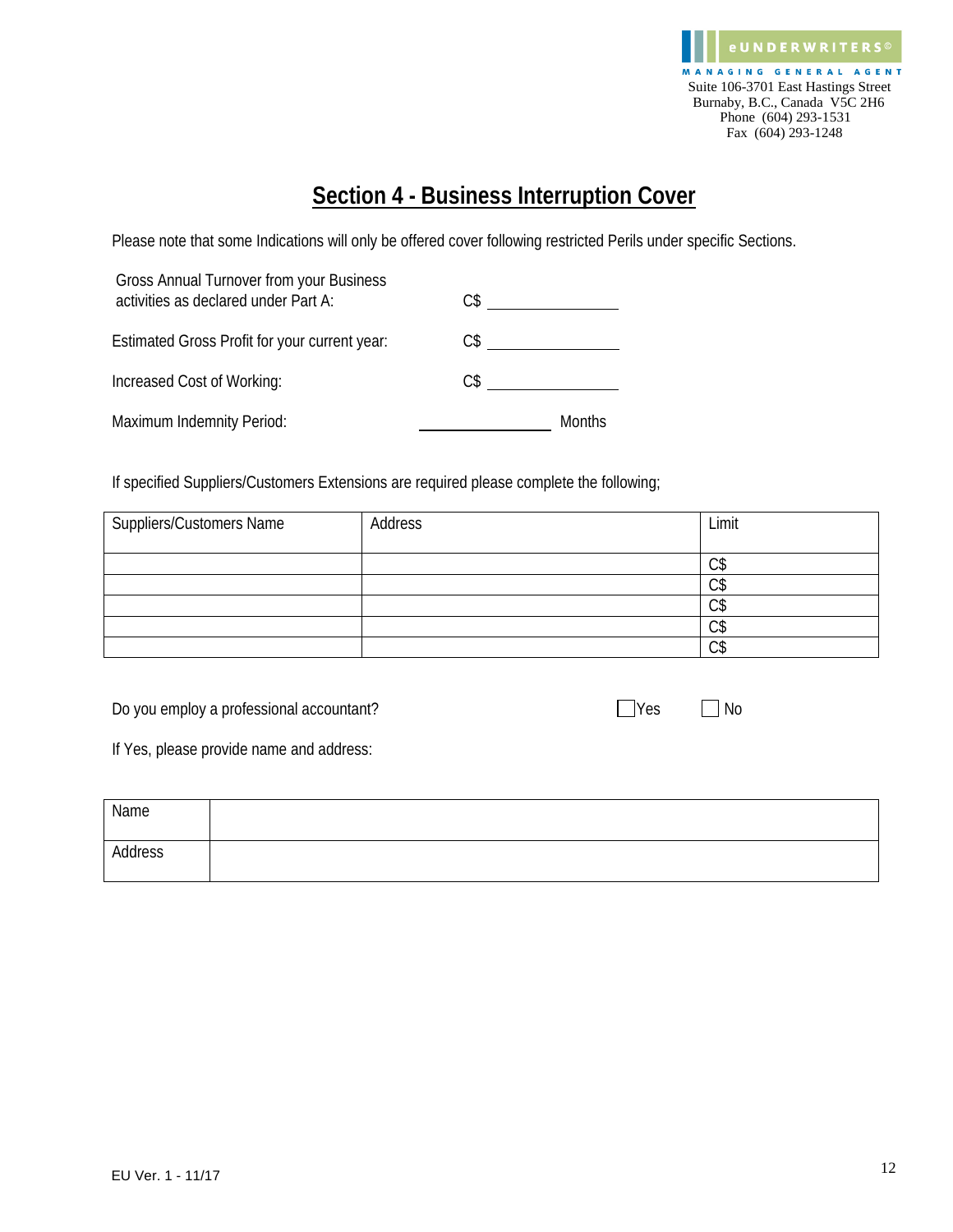

### **Section 5 – Physical Damage to Handling Equipment**

Please provide details of all handling equipment at all locations, even if accidental damage cover for the item is not required

| Item | Age | Last mandatory  | Lifting<br>Capacity | Current     | Is accidental    |
|------|-----|-----------------|---------------------|-------------|------------------|
|      |     | Inspection date |                     | Value (C\$) | Damage required? |
|      |     |                 |                     |             |                  |
|      |     |                 |                     |             |                  |
|      |     |                 |                     |             |                  |
|      |     |                 |                     |             |                  |
|      |     |                 |                     |             |                  |
|      |     |                 |                     |             |                  |
|      |     |                 |                     |             |                  |
|      |     |                 |                     |             |                  |

**\*NB All values declared above are taken to be the new replacement cost unless second hand value is clearly indicated.**

**\*PLEASE NOTE: Statutory inspection requirements and machinery breakdown covers are not included within our contract.**

 **Arrangements should be made through your Insurance Advisor.** 

### **Section 6 – Vessels under Construction**

#### **Production Boat Builders**

#### **PLEASE ATTACH BROCHURES AND/OR DETAILS OF CRAFT BUILT**

Type of Vessels, hull construction, speed and values of the vessels you build

| Do you have experience in building this type of vessel(s)<br>If Yes, how many years? |      | Yes | No |
|--------------------------------------------------------------------------------------|------|-----|----|
| Who designed the vessel?                                                             |      |     |    |
| No. of vessels you have built in the last three years?                               |      |     |    |
| In the last year?                                                                    |      |     |    |
| What has been your average annual income from<br>the sale of these vessels?          | $C\$ |     |    |
| Have you built any prototype/custom vessels in<br>the last five years?               | Yes  | Νo  |    |
|                                                                                      |      |     |    |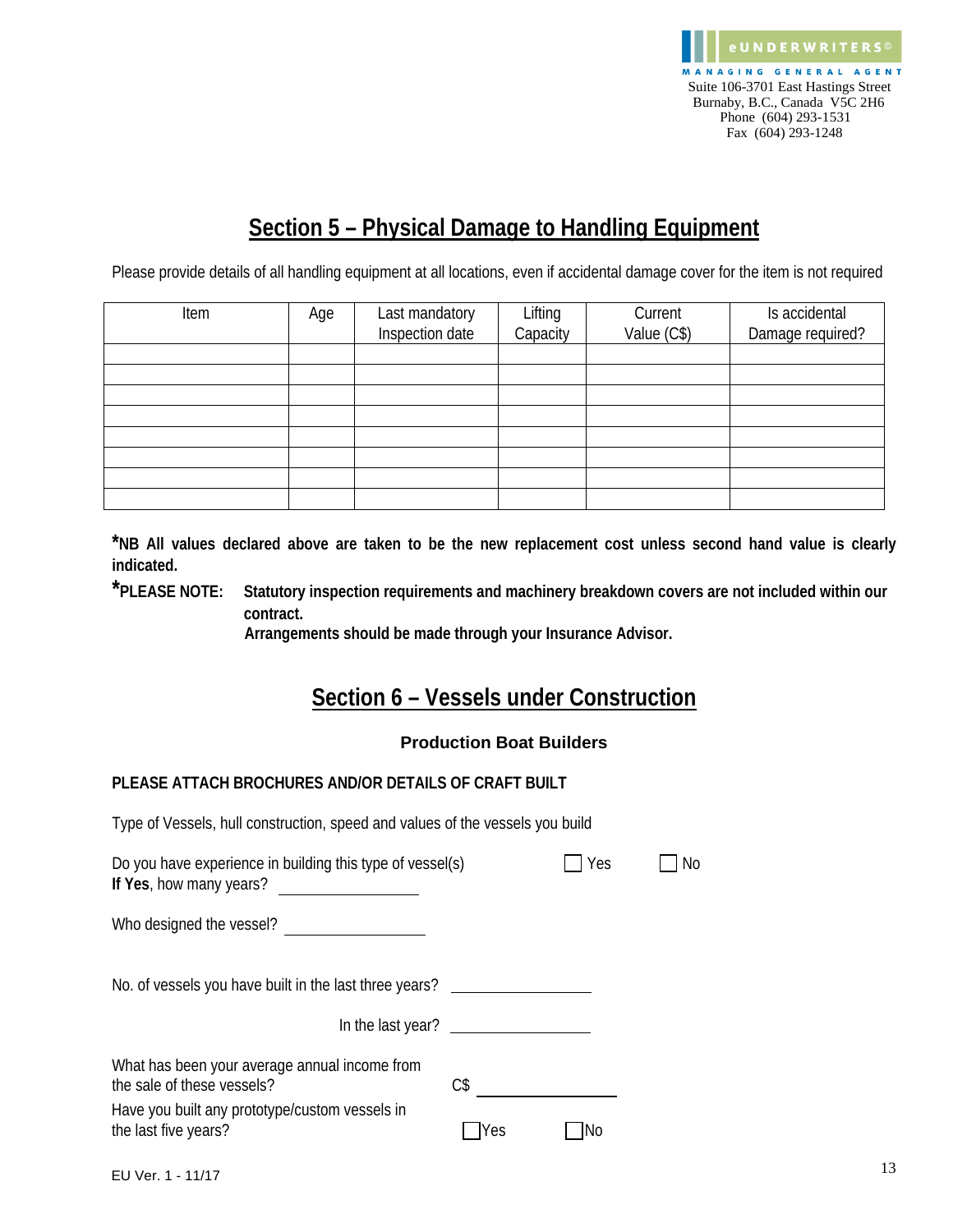#### **If Yes**, please **attach** details

| No. of vessels you have sold to buyers resident in USA within the last five years?         |          |     |    |
|--------------------------------------------------------------------------------------------|----------|-----|----|
| What is the highest completed value<br>of any one vessel?                                  | $CS$ $-$ |     |    |
| What is the maximum number of vessels you<br>will have under construction at any one time? |          |     |    |
| What is the maximum value of all vessels<br>under construction at any one time?            | ∩≮       |     |    |
| Do you carry out work away from your workshop/boatyard?                                    |          | Yes | No |

| Do you work overseas?                                      | $\overline{1}$ Yes   | l INo |
|------------------------------------------------------------|----------------------|-------|
| If Yes, specify countries:                                 |                      |       |
| Is cover required for: - demonstrations or trials or tests | $\Box$ Yes $\Box$ No |       |

#### **Individual Builds**

Full description of vessel including type, hull construction, length, engines:

| Do you have experience in building this type of vessel<br>If Yes, how many years? |     | Yes | No |
|-----------------------------------------------------------------------------------|-----|-----|----|
| Who designed the vessel?                                                          |     |     |    |
| Completed value:<br>Value(s) at specific intervals:                               | C\$ |     |    |
| Where is the vessel being built?                                                  |     |     |    |
| Is construction under cover?<br>Expected completion date:                         |     | Yes | No |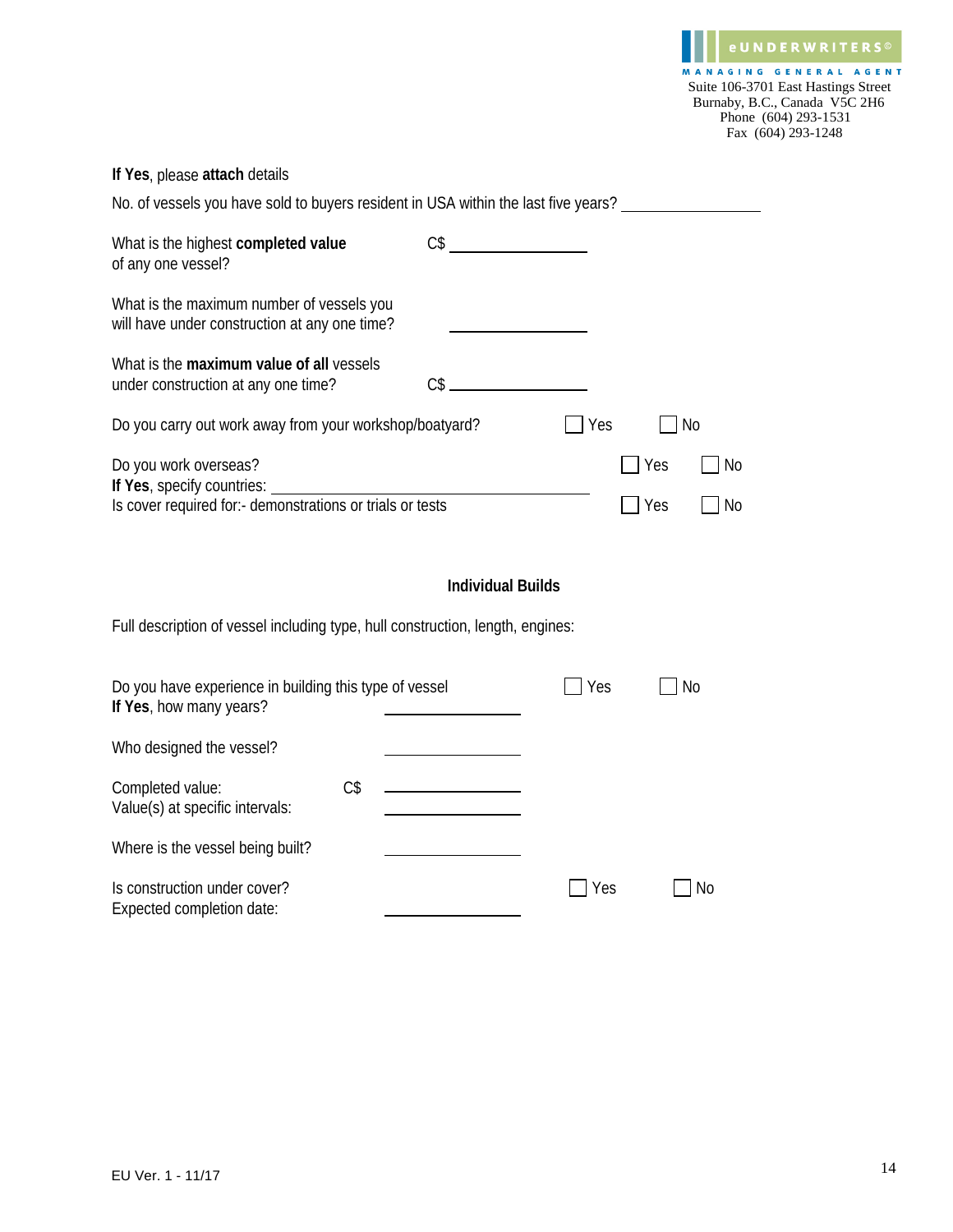

### **Section 7 – Vessels**

Complete this section if the vessel(s) is/are considered part of and/or ancillary to your business. If more than one vessel is to be insured, please take additional copies of this section and attach to this application

| Name and Type of Vessel: _________ |                                     |                 |     |
|------------------------------------|-------------------------------------|-----------------|-----|
|                                    |                                     |                 |     |
| Please tick applicable:            |                                     |                 |     |
| Sail<br>Monohull                   | Date of purchase: $\frac{1}{1}$     | Purchase price: | C\$ |
| Multihull<br>Power                 | Current market value of the Vessel: |                 | C\$ |

Please complete the following table if the value includes; trailer, outboard or additional equipment

|            | Trailer | Outboard | <b>Additional Equipment</b> |
|------------|---------|----------|-----------------------------|
| Value      |         |          |                             |
| Make/Model |         |          |                             |
| Serial No. |         |          |                             |

| Is the trailer fitted with a wheel clamp when left unattended? |             | Yes I<br>N <sub>0</sub> |  |  |  |  |
|----------------------------------------------------------------|-------------|-------------------------|--|--|--|--|
| If no, please detail other forms of security?                  |             |                         |  |  |  |  |
|                                                                |             |                         |  |  |  |  |
| Hull construction material:                                    | Year built: |                         |  |  |  |  |

| Length:<br>Beam<br>Draft<br>Engine make & model _______ Engine HP __________ |
|------------------------------------------------------------------------------|
|                                                                              |
|                                                                              |
|                                                                              |
|                                                                              |
| Maximum designed speed of the Vessel:                                        |
|                                                                              |
| If over 17 knots, please complete a, b, c:                                   |

a) inboard outboard stern drive jet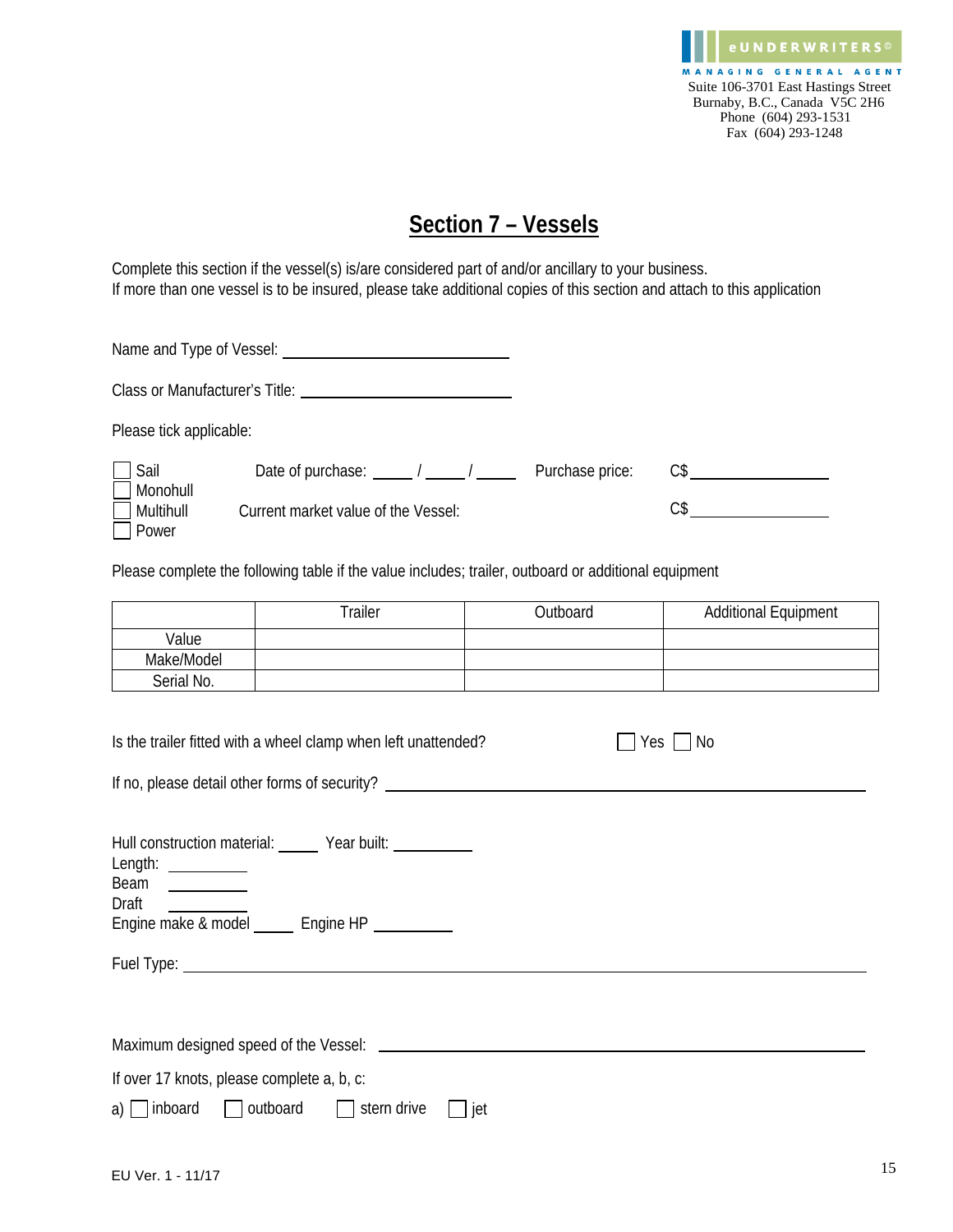|                                                                                                                                                                                                                                                                                                                                                                                         |               | Suite 106-3701 East Hastings Street<br>Burnaby, B.C., Canada V5C 2H6<br>Phone (604) 293-1531<br>Fax (604) 293-1248 |
|-----------------------------------------------------------------------------------------------------------------------------------------------------------------------------------------------------------------------------------------------------------------------------------------------------------------------------------------------------------------------------------------|---------------|--------------------------------------------------------------------------------------------------------------------|
| b) Is the outboard fitted with an anti-theft device?                                                                                                                                                                                                                                                                                                                                    | $Yes \Box No$ |                                                                                                                    |
| c) Is the boat used for towing water-skiers or similar activities?                                                                                                                                                                                                                                                                                                                      | TYes ΠNo      |                                                                                                                    |
| Use:<br>$\Box$ Private pleasure only $\Box$ Skipper charter $\Box$ Bareboat charter $\Box$ Commercial                                                                                                                                                                                                                                                                                   |               |                                                                                                                    |
| If Commercial work and / or charter work is undertaken please provide full details:                                                                                                                                                                                                                                                                                                     |               |                                                                                                                    |
| If passenger Vessels please gives licence details: National Community of the control of the control of the control of the control of the control of the control of the control of the control of the control of the control of                                                                                                                                                          |               |                                                                                                                    |
|                                                                                                                                                                                                                                                                                                                                                                                         |               |                                                                                                                    |
|                                                                                                                                                                                                                                                                                                                                                                                         |               |                                                                                                                    |
| Mooring type:<br>Swing<br>Piles<br>Marina<br>Anchor<br>Fore & Aft<br>Jetty                                                                                                                                                                                                                                                                                                              |               |                                                                                                                    |
| When was the mooring last surveyed? $\frac{1}{\frac{1}{1-\frac{1}{1-\frac{1}{1-\frac{1}{1-\frac{1}{1-\frac{1}{1-\frac{1}{1-\frac{1}{1-\frac{1}{1-\frac{1}{1-\frac{1}{1-\frac{1}{1-\frac{1}{1-\frac{1}{1-\frac{1}{1-\frac{1}{1-\frac{1}{1-\frac{1}{1-\frac{1}{1-\frac{1}{1-\frac{1}{1-\frac{1}{1-\frac{1}{1-\frac{1}{1-\frac{1}{1-\frac{1}{1-\frac{1}{1-\frac{1}{1-\frac{1}{1-\frac{1}{$ |               |                                                                                                                    |
| Is the Vessel used for racing?                                                                                                                                                                                                                                                                                                                                                          | Yes           | No                                                                                                                 |
|                                                                                                                                                                                                                                                                                                                                                                                         |               |                                                                                                                    |
| Date of last out of water survey: $\frac{1}{\sqrt{1-\frac{1}{1-\frac{1}{1-\cdots}}}}$ /                                                                                                                                                                                                                                                                                                 |               |                                                                                                                    |
| If the last survey is within the last 3 years, a copy should be attached.                                                                                                                                                                                                                                                                                                               |               |                                                                                                                    |
| A survey report will normally be required for vessels over 15 years of age.                                                                                                                                                                                                                                                                                                             |               |                                                                                                                    |
| Please provide any additional information:                                                                                                                                                                                                                                                                                                                                              |               |                                                                                                                    |

#### **DATA PROTECTION STATEMENT**

We will use the information that you supply to administer your policy and deal with any claims. In addition your information will be used for the purposes of business development and trend, business and market analysis. Your information will be kept for as long as is required by the business for these purposes.

Where appropriate we will make checks with a licensed credit referencing agency and a record of any search will be made. Your details may be shared with insurance companies and members of the Lloyd's market for the purposes of administering your policy and for dealing with any claims. We also exchange information with other approved organisations for underwriting and fraud prevention purposes. We will only reveal your personal data to other third parties if it is necessary

**eUNDERWRITERS** MANAGING GENERAL AGENT